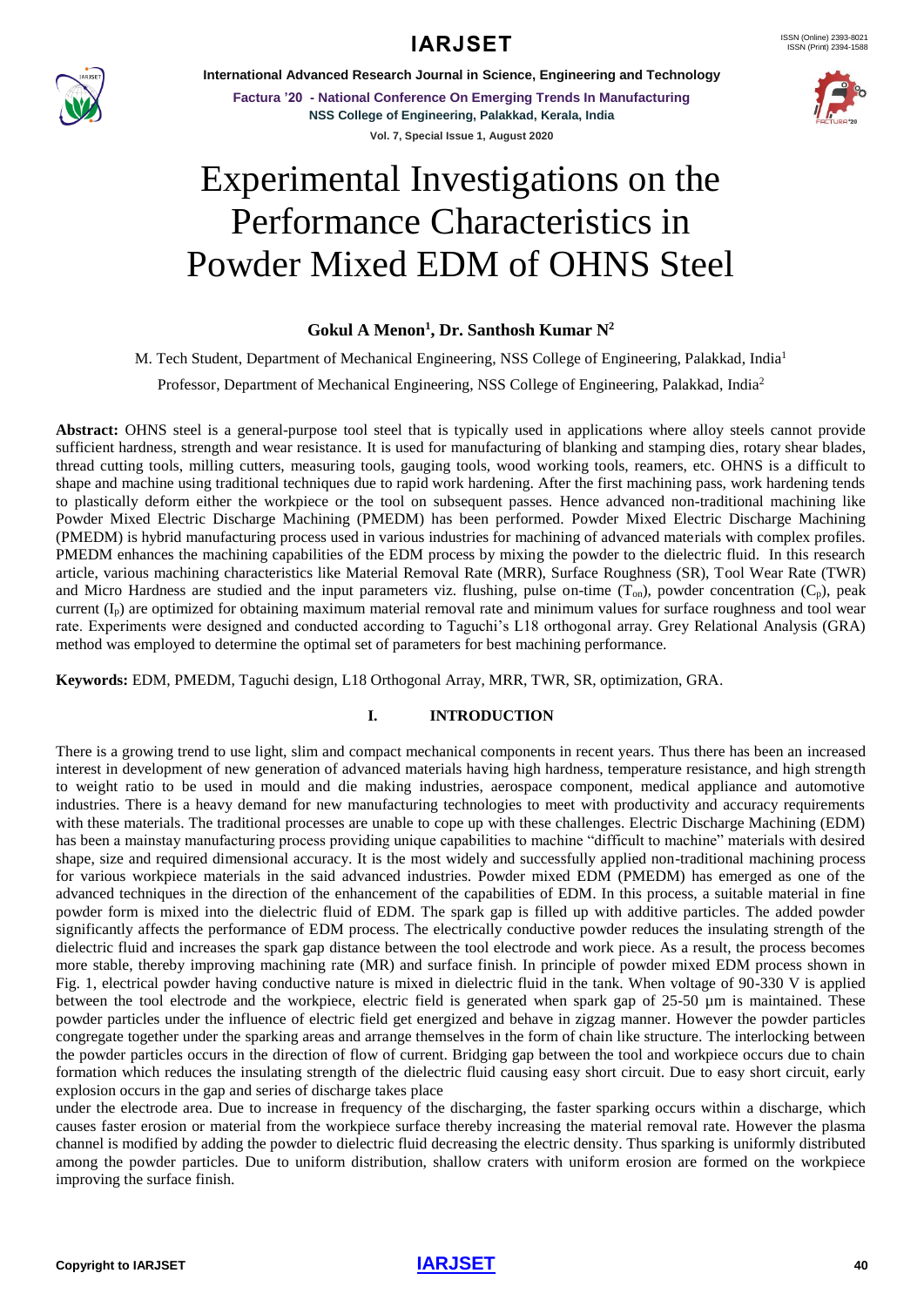

#### **International Advanced Research Journal in Science, Engineering and Technology Factura '20 - National Conference On Emerging Trends In Manufacturing**



Fig. 1 Principle of Powder mixed EDM process

#### **II. LITERATURE REVIEW**

Some researchers have carried out powder mixed EDM to investigate the influence of process parameters on the performance. Neelabh Jyoti Saharia et.al [1] conducted research work on EN19 alloy steel to observe the machining of the EN19 alloy steel under the influence of various input process parameters peak current (Ip), gap voltage (Vg), and concentration of aluminium and graphite powder. They concluded that MRR and TWR increase with increase in the peak current, and concentrations of the mixed powders. B.Surekha et.al [2] carried out experimental investigations to find the influence of the various input parameters on the surface roughness and hardness of the EN19 machined surface. Arun Kumar Rouniyar et.al [3] conducted experimental design using Taguchi L27 orthogonal array combined with grey relational analysis is used to determine the optimal set of process parameters for multi-objective responses on machining of titanium alloy Ti-6Al-4V. Amit Kumar et.al [4] performed the machining of Inconel 825 super alloy where 0.6 mg/liter graphene nano powder has been mixed in kerosene dielectric. The effect of IP, TON and GV on the MRR, SR and TWR have been investigated using RSM methodology. Results shows that MRR increases with increase in peak current and pulse on time and decrease with increase in gap. Vinay Kumar et.al [5] conducted a comparative study of powder mixed EDM and conventional EDM with Inconel 825 and aluminium oxide micro powder. The input process parameters are gap voltage, pulse on time, powder concentration and peak current. The output process parameters are surface roughness (SR), material removal rate (MRR) and surface integrity. It was observed that value of MRR increases in by increasing the peak current due to the presence of micro powder particle providing the bridging effect during machining. Surface finish is directly influenced by all three parameter Ip, TON and GV. P. Mathan Kumar et.al [6] conducted a study on OHNS workpiece using CrB2-Cu powder metallurgy electrode. Chromium di boride percentage, pulse current and pulse on time were selected as process parameters. Material Transfer Rate (MTR) and Surface Roughness (SR) were selected as output response. The effect of each parameter on MTR and SR was addressed using ANOVA technique. Vineet Dubet et.al [7] conducted a study that investigates the MRR for the machining of aluminium alloy 7075 reinforced with 5% boron carbide particles using powder mixed EDM using chromium powder at 4g/L concentration. Goutam Mondal et.al [8] have conducted experiments to study the effect of various powders such as aluminum, Graphite, titanium carbide and CNT powders by mixing them with the dielectric medium during the EDM process on EN 19. They concluded that, among all the powders CNT is found to provide higher MRR and better SR when compared with other powders mixed in the dielectric. Yoo Seok Kim et.al [9] proposed a new explanation of how tool wear is reduced during powder-mixed micro electrical discharge machining with experiments conducted on tungsten carbide with graphite powder. Experiment concludes the three advantages of PMEDM, i.e., low surface roughness, low tool wear, and a high MRR. According to their experimental study, machining occurs at the initial stage of discharge and the remaining discharge energy is used for arc plasma expansion until the temperature of the plasma reaches the melting point of the workpiece. Therefore, using more discharge channels could increase the MRR despite the fact that the discharge energy of each is lower. P. Sivaparakasam et.al [10] investigated the effect of graphite nano powder suspended in dielectric medium of Micro- Wire EDM process of Inconel alloy.

B.C Koli et.al [11] conducted experiments for the analysis of powder assisted reverse micro electric discharge machining ( $\mu$ -EDM). They showed that the lowest dimensional variation in percentage was achieved in powder assisted R-µEDM and powder assisted R-µEDM process was generates projected parts with more accuracy and precision. S. Tripathy et.al [12] investigated the effect of process parameters like powder concentration (Cp), peak current (Ip), pulse on time (Ton), duty cycle (DC) and gap voltage (Vg) on MRR, Surface Roughness (SR), Recast Layer Thickness (RLT) and micro hardness (HVN) simultaneously during PMEDM of H-11 die steel. Taguchi's L27 orthogonal array was used to carry out the experiments with silicon carbide (SiC) powder suspended to the dielectric fluid using copper as tool electrode. Mohammadreza Shabgard et.al [13] investigated the influence of carbon nano tube adding into dielectric on machining characteristics of Ti–6Al–4V alloy in EDM process. And they concluded that adding MWCNTs into the dielectric causes considerable betterment in machining stability because of the decrease of inappropriate sparks especially during low energy pulses and long pulse on times. Marashi Houriyeh et.al [14] investigated the influence of powder mixed dielectric in EDM process. Findings indicate that the smallest particles cause less gap expansion, higher MRR, lower TWR and a thicker recast layer, which overall increase EDM performance. C. Gnanavel et.al [15] investigated a detailed study of different EDM processes including PMEDM and made conclusions on the comparative study of

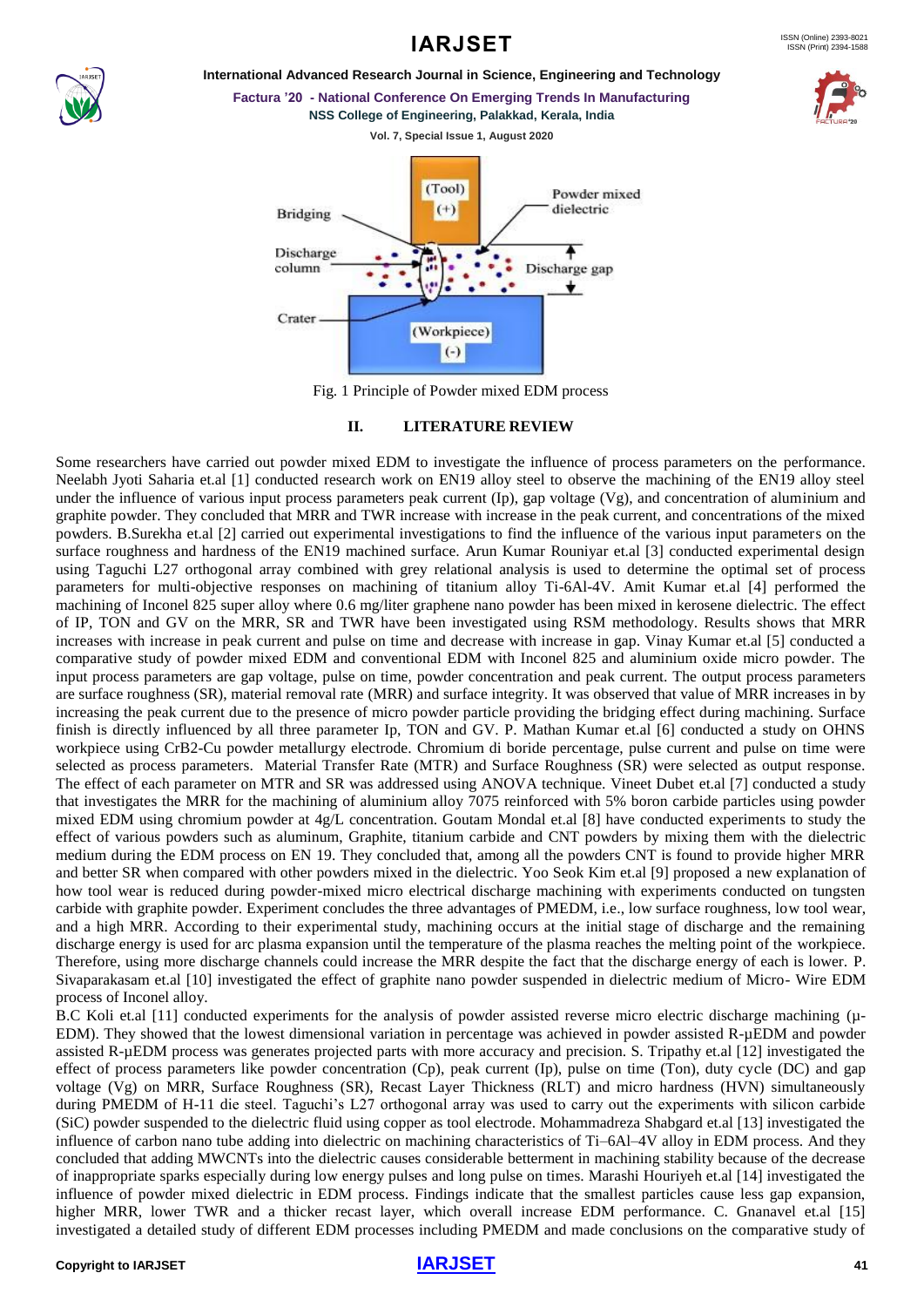

**International Advanced Research Journal in Science, Engineering and Technology**



**Factura '20 - National Conference On Emerging Trends In Manufacturing**

**NSS College of Engineering, Palakkad, Kerala, India**

**Vol. 7, Special Issue 1, August 2020**

conventional EDM and PMEDM processes. And their results include MRR got increased by adding powder in dielectric medium, MRR increases by the increasing peak current, High peak current leads to high MRR, TWR, SR, MRR is less responded by increase in pulse off time. Ryota Toshimitsu et.al [16] conducted an experiment on alloy steel SKD11 using PMEDM with chromium powder in dielectric with concentration varying from 1 to 5g/L.

Marashi Houriyeh et.al [17] conducted a study to enhance the characteristics of AISI D2 steel surface machined with EDM through adding Ti nano-powder to dielectric under various machining parameters, including discharge duration (Ton) and peak current (I). The findings derived includes addition of Ti nano-powder to dielectric, both material removal rate (MRR) and surface roughness significantly improved in all machining conditions. Ti nano-powder dielectric enhanced the morphology of D2 steel surface as a result of shallower craters and the formation of low-height ridges. Murahari Kolli et.al [18] employed Taguchi method to optimize the surfactant and graphite powder concentration in dielectric fluid for the machining of Ti-6Al-4V using Electrical Discharge Machining (EDM). H.K. Kansal et.al [19] investigated the effect of silicon powder mixing into the dielectric fluid of EDM on machining characteristics of AISI D2 (a variant of high carbon high chrome) die steel has been studied. W.S Zhao et.al [20] carried out a research work to compare PMEDM and conventional EDM processes and they performed experimental research on the machining efficiency and surface roughness of PMEDM in rough machining. And their result shows that PMEDM machining can clearly improve machining efficiency at the same time surface roughness by selecting proper discharging parameters, and can provide reference accordingly for the application of PMEDM machining technology in rough machining.

#### **III. EXPERIMENTAL DETAILS**

#### *3.1 Experimental Materials*

OHNS die steel of diameter 12mm and height 12mm is taken as the work piece. 18 similar pieces are prepared for the experiments, since three parameters with three levels and one parameter with two levels are considered. The fig.2 and fig.3 shows the work piece and tool respectively. Electrolytic Copper of diameter 16mm and height 12mm is taken as the tool. 18 similar pieces are prepared for the experiments, since three parameters with three levels and one parameter with two levels are considered. Graphite powder in micro level (35µm) is the powder used and EDM oil is dielectric used. The chemical composition of tool and workpiece are shown in Table 1 and Table 2 respectively.





I, Fig 2: Work piece Fig 3: Tool

|  |  | Table 1: Composition of copper electrode |
|--|--|------------------------------------------|
|--|--|------------------------------------------|

| <b>Composition of electrode</b> |                    |  |
|---------------------------------|--------------------|--|
| <b>Elements</b>                 | Composition (wt.%) |  |
| Copper                          | 99.77              |  |
| Zinc                            | 0.09               |  |
| Nickel                          | 0.054              |  |
| Lead                            | 0.044              |  |
| Tin                             | 0.018              |  |
| Aluminium                       | 0.009              |  |

Table 2: Material composition of OHNS steel

| <b>Material composition of OHNS steel</b> |                    |  |  |
|-------------------------------------------|--------------------|--|--|
| <b>Elements</b>                           | Composition (wt.%) |  |  |
| Carbon                                    | 0.85               |  |  |
| Silicon                                   | 0.18               |  |  |
| Manganese                                 | 0.52               |  |  |
| Chromium                                  | 0.49               |  |  |
| Molybdenum                                | 0.13               |  |  |
| Vanadium                                  | 0.19               |  |  |
| Tungsten                                  |                    |  |  |
| Nickel                                    | 0.05               |  |  |
| Cobalt                                    |                    |  |  |
| ron                                       | <b>Balance</b>     |  |  |

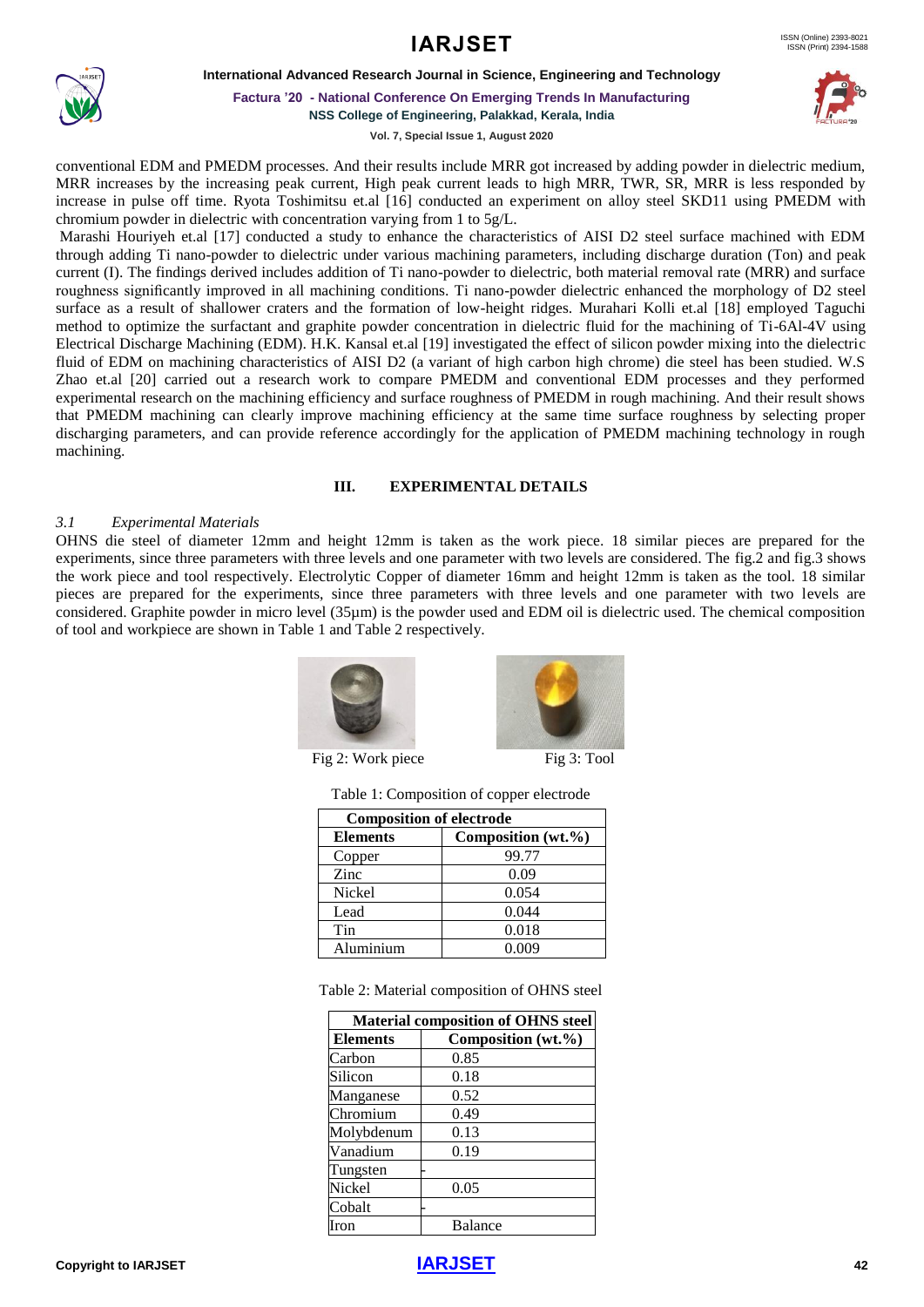**International Advanced Research Journal in Science, Engineering and Technology**



**Factura '20 - National Conference On Emerging Trends In Manufacturing NSS College of Engineering, Palakkad, Kerala, India**

**Vol. 7, Special Issue 1, August 2020**

#### *3.2 Experimental Equipments and Procedure*

Experiments were conducted on a 5530 E-35 die-sinking EDM machine. It is energized by a PS fuzzy logic 50-Ampere pulse generator and a controller to produce rectangular-shaped current pulses. The existing dielectric circulation system of the EMTL EDM machine needs about 60 liters of dielectric fluid (EDM oil) in circulation. The mixing of graphite powder with the whole of the dielectric fluid is avoided. This is because different levels of concentration of powders were to be mixed into dielectric for experimentation. Moreover, it is also not possible to circulate the powder-mixed dielectric through the existing circulation system because the filter might clog due to the presence of powder particles and debris. Therefore, there was a need to develop a new powder-mixed dielectric circulation system for the experimentation. The new PMEDM system was designed for 16 liters of dielectric fluid for experimentation. The system consists of a steel container, called the machining tank. It is placed in the work tank of the EDM, and the machining is performed in this container. To hold the workpiece, a workpiece fixture assembly is placed in the machining tank. The machining tank is filled up with dielectric fluid (EDM oil). To avoid particle settling, a stirring system is incorporated.



Fig 3: Arrangement of workpiece, tool and tank Fig 4: Die sinking EDM used in experimentation



Magnetic forces are used to separate the debris from the dielectric fluid. For this purpose, permanent magnet is placed around the gap (machining contact point) at which machining takes place. The machining is performed in commercially available EDM oil. It was decided to add the graphite powder (average particle size 30 µm) into the EDM oil. Figure 5 shows the magnetic flushing provided in the system.



Fig 5: Magnetic flushing provided in the experimentation

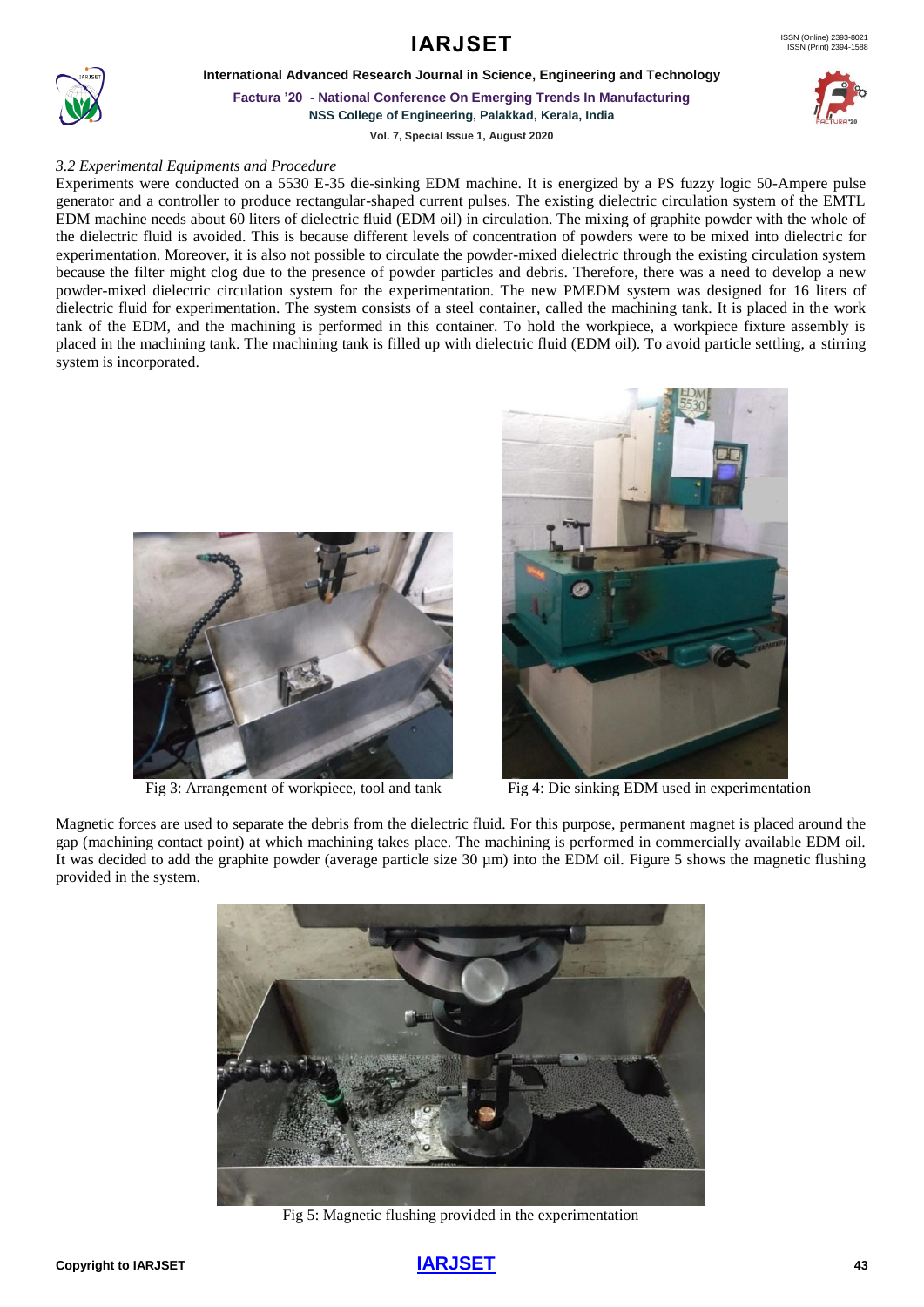

**International Advanced Research Journal in Science, Engineering and Technology**

**Factura '20 - National Conference On Emerging Trends In Manufacturing NSS College of Engineering, Palakkad, Kerala, India**

**Vol. 7, Special Issue 1, August 2020**



Figure 6 shows the pictorial representation of the machining process done in the EDM with magnetic flushing.



Fig 6: Machining Process

#### *3.3 Design of Experiment*

In this work, pulse on time, peak current, powder concentration and eviction are selected as the control parameters. Proper selections of levels are carried out based on the data available from the previous literatures and operator's opinion. The orthogonal array chosen is the L18 array. Table 3 shows the process parameters and levels chosen and Table 4 shows the L18 OA chosen.

| <b>Parameter</b>    | No. of levels  | <b>Levels</b>      |
|---------------------|----------------|--------------------|
| Peak $Current(Ip)$  | 3              | 5A                 |
|                     |                | 10A                |
|                     |                | 15A                |
| Pulse on time (Ton) | 3              | $15 \mu s$         |
|                     |                | $30\mu s$          |
|                     |                | $45 \mu s$         |
| Powder conc. (Cp)   | 3              | 3g/L               |
|                     |                | 6g/L               |
|                     |                | 9g/L of dielectric |
| Flushing (Eviction) | $\mathfrak{D}$ | None               |
|                     |                | Magnetic flushing  |

Table 3: Process parameters and their levels

Table 4: L18 OA chosen in the experimentation

| Exp no.        | <b>Flushing</b> | $\mathbf{I}_{\text{p}}$ | $T_{on} (\mu s)$ | $C_p(g/l)$ |
|----------------|-----------------|-------------------------|------------------|------------|
|                |                 | (A)                     |                  |            |
| 1              | None            | 5                       | 15               | 3          |
| $\frac{2}{3}$  | None            | 5                       | 30               | 6          |
|                | None            | 5                       | 45               | 9          |
| $\overline{4}$ | None            | 10                      | 15               | 3          |
| $\overline{5}$ | None            | 10                      | 30               | 6          |
| 6              | None            | 10                      | 45               | 9          |
| 7              | None            | 15                      | 15               | 6          |
| 8              | None            | 15                      | 30               | 9          |
| 9              | None            | 15                      | 45               | 3          |
| 10             | Magnetic        | 5                       | 15               | 9          |
| 11             | Magnetic        | 5                       | 30               | 3          |
| 12             | Magnetic        | 5                       | 45               | 6          |
| 13             | Magnetic        | 10                      | 15               | 6          |
| 14             | Magnetic        | 10                      | 30               | 9          |
| 15             | Magnetic        | 10                      | 45               | 3          |
| 16             | Magnetic        | 15                      | 15               | 9          |
| 17             | Magnetic        | 15                      | 30               | 3          |
| 18             | Magnetic        | 15                      | 45               | 6          |

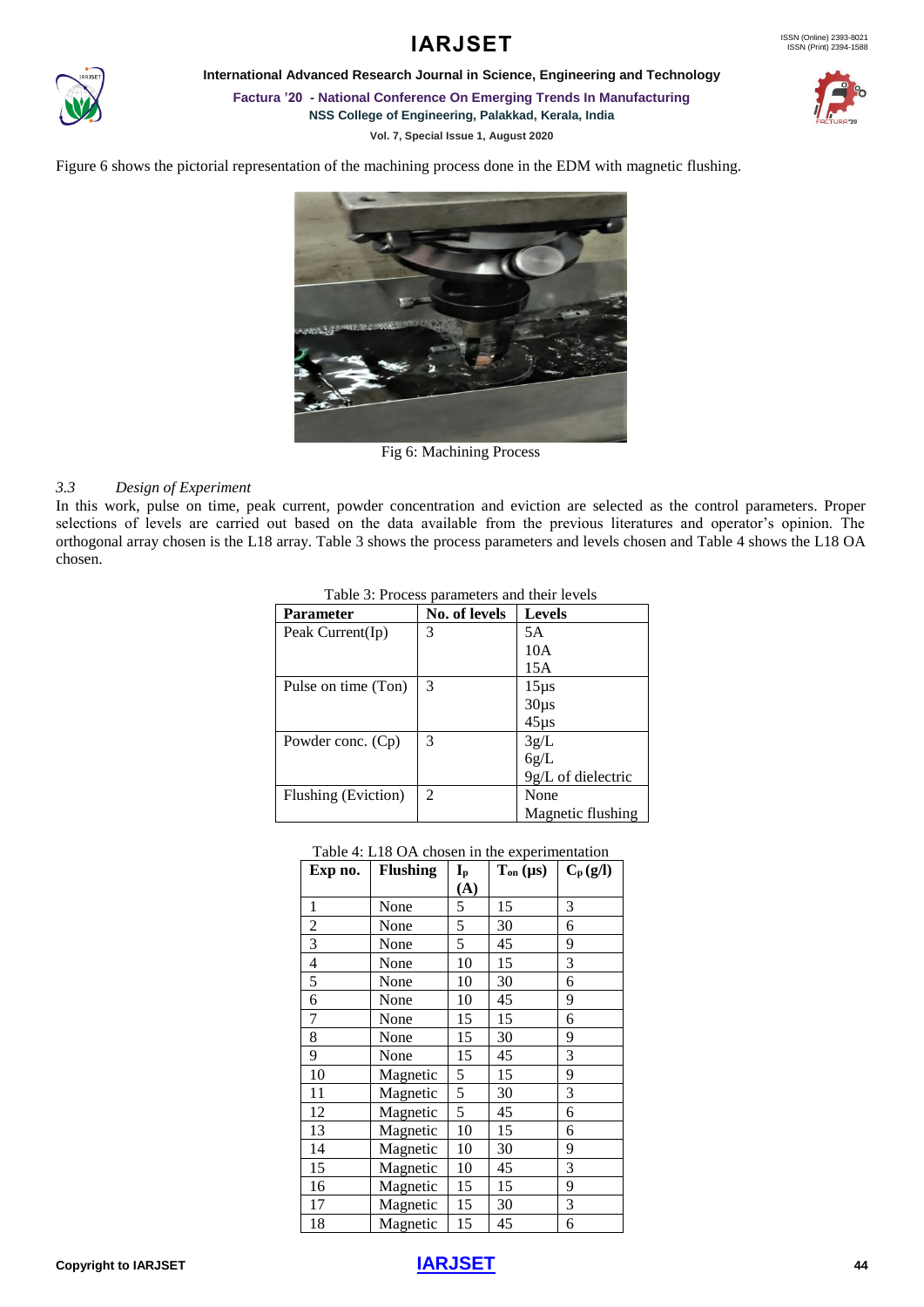



**International Advanced Research Journal in Science, Engineering and Technology**

**Factura '20 - National Conference On Emerging Trends In Manufacturing NSS College of Engineering, Palakkad, Kerala, India**

**Vol. 7, Special Issue 1, August 2020**

*3.4 Performance Characteristic*

The performance characteristics considered for the experiment are surface roughness (SR), material removal rate (MRR), tool wear rate (TWR) and micro hardness. The measurement of surface roughness of the machined work pieces are carried out using the Talysurf surface roughness tester (Model Mitutoyo SJ-410). A cone shaped diamond stylus with tip angle of 900and diameter of5 µm was used. Total sampling length of 4mm, cut off length as 0.8 mm, and traverse speed of 0.5 mm/s were kept constant throughout the measurement. The surface roughness values at five different regions are measured. Further for analysis purpose, the average surface roughness value is considered. The micro hardness machine used in this project is HVD 1000 MA. For MRR, first the weights of work pieces are taken before and after machining with the help of digital weighing balance with resolution of 0.1 mg and capacity of 300 grams. Then MRR is calculated by using the following formula shown in Eq. 1.

Material removal rate is defined as the amount of material removed per unit time. Material removal rate is calculated as the ratio of amount of material removed to the time taken for machining.

MRR= (W<sup>b</sup> –Wa) / t…………………………………………………………………….(Eqn 1) Where,  $W_b$  – weight of the specimen before machining  $W_a$  – weight of the specimen after machining t– Machining time

Tool wear rate is defined as the amount of tool worn per unit time. Tool wear rate is calculated as the ratio of amount of tool worn to the time taken for machining.

 TWR= (T<sup>b</sup> –Ta) / t…………………………………………………………………….(Eqn 2) Where,

 $T_b$  – weight of the specimen before machining

 $T_a$  – weight of the specimen after machining

t– Machining time

Grey relational analysis is applied to find out the best combination of process parameters for PMEDM process. The following formulas given by equations are applied to find normalization, grey relational coefficient and grey relational grades. Normalization of original sequence for "larger the better" as in case of MRR is calculated applying Eq. 3.

 xi (q)= (yi(q)-Min yi(q))………………………………………………………(Eqn 3) (Max yi(q)-Min yi(q))

TWR and SR subsequent to "lower the better" condition are specified as:

 xi (q)= (Max yi(q)-yi(q))………………………………………………….…....(Eqn 4)  $(Max \, yi(q)$ -Min  $yi(q))$ 

Where  $xi(q)$  is the value obtained for "grey relational generation", min yi (q) is the least value of yi(q) for the qth response and max yi(q) is the largest value for the qth response where  $q = 1,2,3,4$  for the various output responses considered in a sequence. The data after normalization for the 'grey relational generation' is calculated. The GRC is computed to establish a correlation between the finest data and the definite normalized data. The GRC is calculated as:

 GRC= Δmin +α Δmax………………………………………………….…(Eqn 5) Δ\*oi+ Δmax Where,  $\alpha$  = distinguishing coefficient. Generally the value of  $\alpha$  = 0.5 is used.0<GRC<1

 Δ\*oi= = 1 ∑ Δoi (i)…………………………………………………...(Eqn 6) n<sub>n</sub> and a structure of the structure of the structure of the structure of the structure of the structure of the structure of the structure of the structure of the structure of the structure of the structure of the structu

 $\Delta$ oi (i) is the deviation sequence of the reference sequence x0<sup>\*</sup>(k).

After calculating the grey relational coefficient of the performance measures, the average value of the grey relational coefficient is calculated as the grey relational grade (GRG). The grey relational grade is calculated.

 GRG= 1 ∑GRC (i)……………………………………………………….…(Eqn 7) n

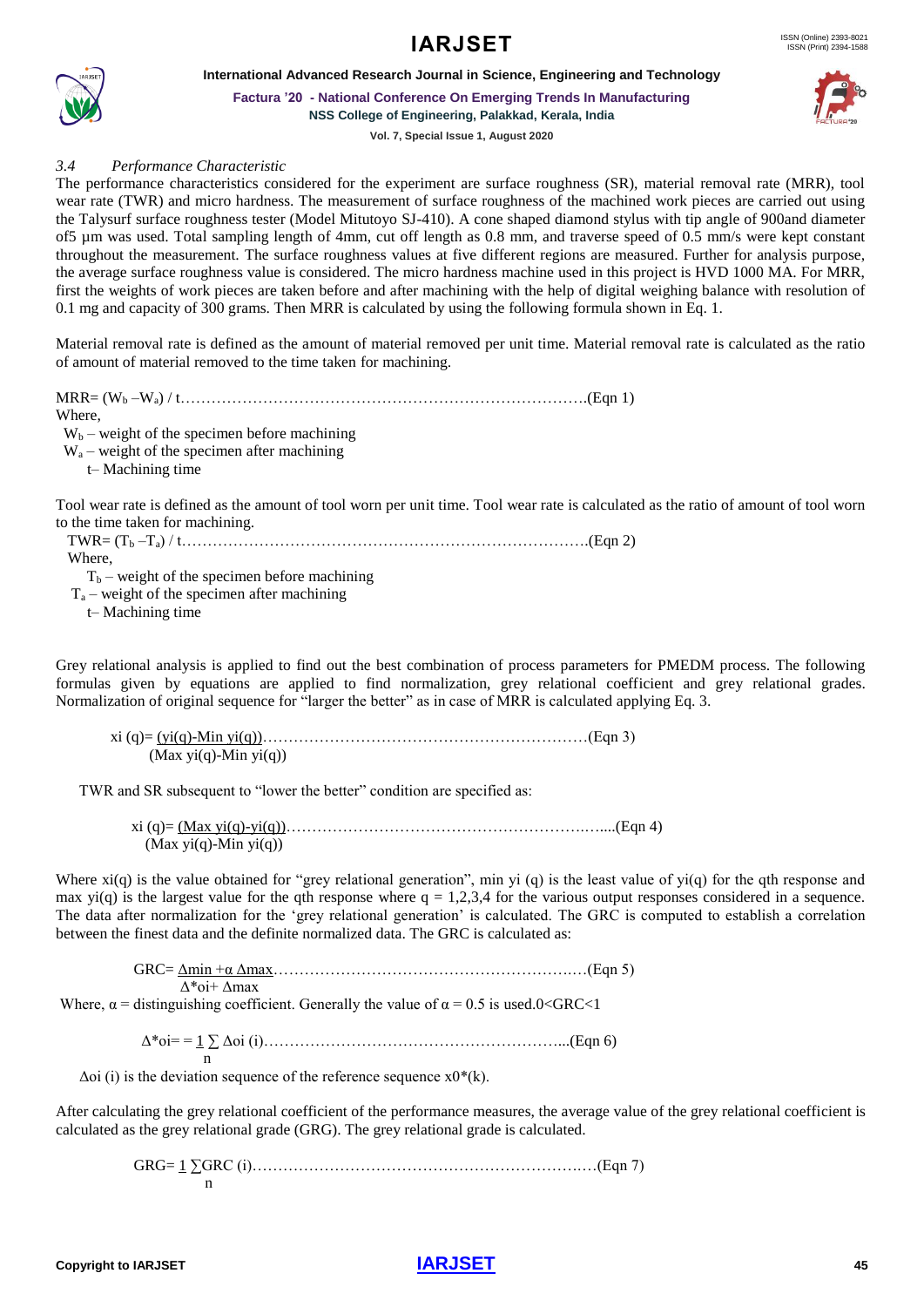#### ISSN (Print) 2394-1588

## **IARJSET** ISSN (Online) 2393-8021

**International Advanced Research Journal in Science, Engineering and Technology**

**Factura '20 - National Conference On Emerging Trends In Manufacturing**

**NSS College of Engineering, Palakkad, Kerala, India**

**Vol. 7, Special Issue 1, August 2020**

#### **IV. RESULTS AND DISCUSSION**

During the experimentation, OHNS steel material is machined using copper electrode and graphite powder is suspended in the dielectric medium. Machining was done by varying peak current, pulse on-time, flushing and powder concentration according to L18 orthogonal array of Taguchi design of experiments.

Pictorial view of a sample machined using PMEDM with graphite powder is shown in the figure 7.



Fig 7: Sample of machined workpiece and tool Fig 8: Magnetic debris eviction taken place in experimentation

Figure 8 shows the debris eviction using magnetic flushing. From the figure it is clear that particles removed during machining are evicted using magnetic eviction (flushing) and this improves the MRR. If not removed, molten metal can cool down to form recast layer. So, magnetic flushing can selectively evict the debris. In this present experimental work, for multi objective parametric optimization analysis grey relational analysis is used. Average values of experimental data of SR, TWR and MRR are shown in Table 5 according to L18 Taguchi design matrix.

| Exp No. | MRR(g/min) | TWR(g/min)     | SR (µm) |
|---------|------------|----------------|---------|
|         | 0.0745     | 0.0035         | 2.443   |
| 2       | 0.0965     | 0              | 2.519   |
| 3       | 0.0950     | $\overline{0}$ | 1.734   |
| 4       | 0.1335     | 0.0215         | 3.499   |
| 5       | 0.2980     | 0.0020         | 3.581   |
| 6       | 0.2655     | 0.0010         | 3.244   |
| 7       | 0.2225     | 0.0635         | 3.410   |
| 8       | 0.3695     | 0.0045         | 4.240   |
| 9       | 0.4080     | 0.0015         | 3.964   |
| 10      | 0.0605     | 0.0030         | 3.664   |
| 11      | 0.0815     | 0.0005         | 2.868   |
| 12      | 0.0760     | 0.0005         | 2.387   |
| 13      | 0.1485     | 0.0130         | 3.794   |
| 14      | 0.2845     | 0.0020         | 4.855   |
| 15      | 0.3165     | 0.0005         | 3.776   |
| 16      | 0.2415     | 0.0590         | 5.243   |
| 17      | 0.4045     | 0.0050         | 4.444   |
| 18      | 0.3615     | 0.0015         | 2.869   |

Table 5: Experimental Data Along With the Combination Using L18 OA

#### *4.1 Material Removal Rate*

The influence of process parameters on MRR is shown in the figure 9. This figure indicates that the value of MRR is mainly affected by the current and pulse on time. MRR is least affected by eviction. The MRR is high when the powder concentration is low i.e. 3g/L. From the figure, it is clear that magnetic eviction, 15A current, pulse on time of 30µs and powder conc. of 3g/L are the optimum conditions of better MRR. 5. It was found out that magnetic flushing selectively evicts the debris formed but the graphite was not evicted since it is non conductive and this led to the improvement in MRR.







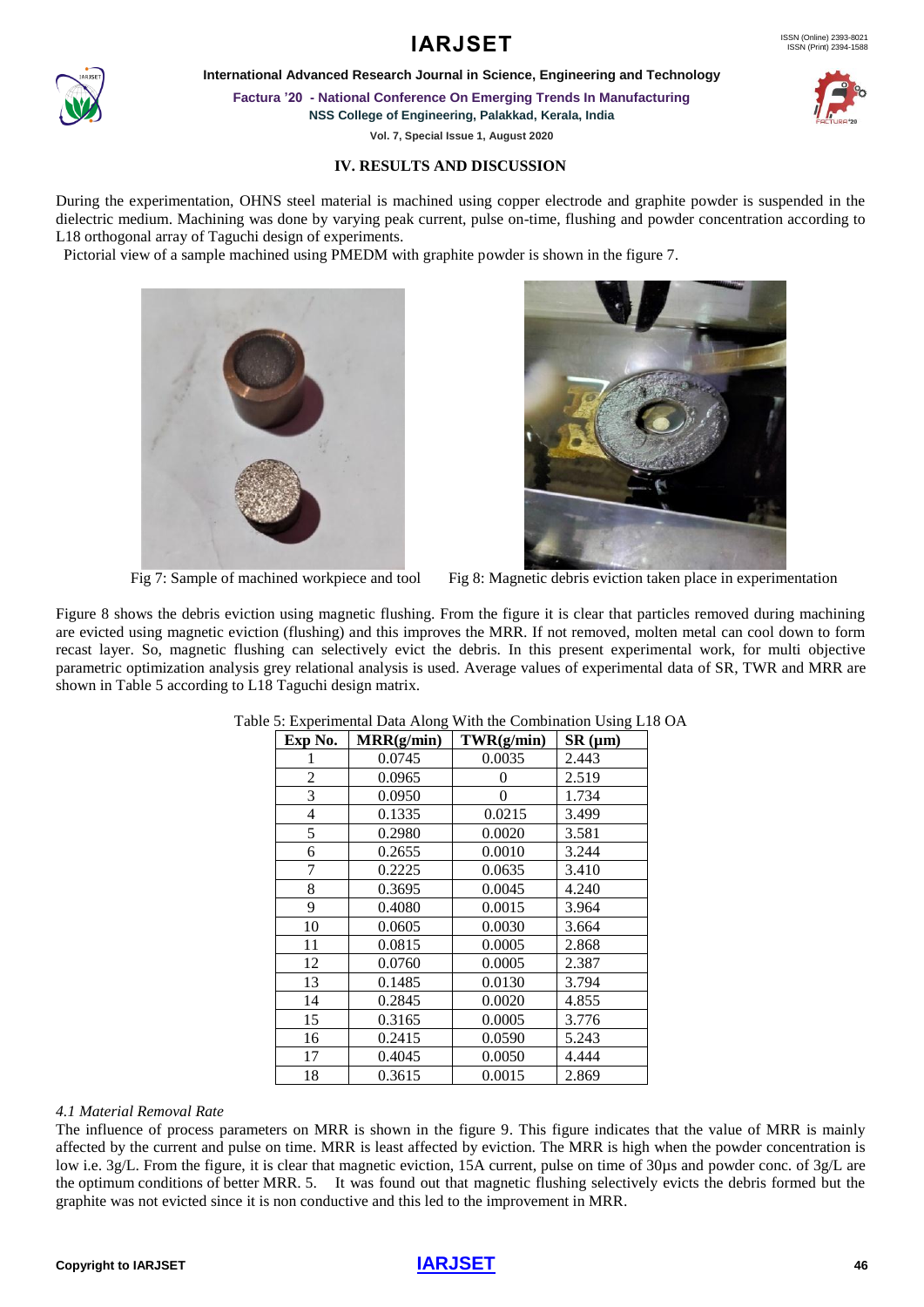

**International Advanced Research Journal in Science, Engineering and Technology**

**Factura '20 - National Conference On Emerging Trends In Manufacturing NSS College of Engineering, Palakkad, Kerala, India**



#### *4.2 Tool Wear Rate*

The influence of process parameters on TWR is shown in the figure10. This figure indicates that the value of TWR is mainly affected by the current and pulse on time. TWR is least affected by eviction. Tool wear Rate increases with the increase in current and decreases with the increase in pulse on time. The TWR is seen maximum at 6g/L powder concentration. From the figure, it is clear that current at 5A, pulse on time of 45µs and powder concentration of 3g/L and magnetic eviction gives the optimum conditions of TWR.



Fig 10: Effect of process parameters on TWR

#### *4.3 Surface Roughness*

The influence of process parameters on SR is shown in the figure 11. This figure indicates that the value of SR is mainly affected by the current and pulse on time. Surface Roughness is least affected by eviction. Surface Roughness increases with the increase in current and decreases with the increase in pulse on time but showed a slight increase at 30µs. The SR is seen maximum at 9g/L powder concentration. From the figure, it is clear that current at 5A, pulse on time of 45µs and powder concentration of 6g/L and no eviction gives the optimum conditions of SR.



Fig 11: Effect of process parameters on SR

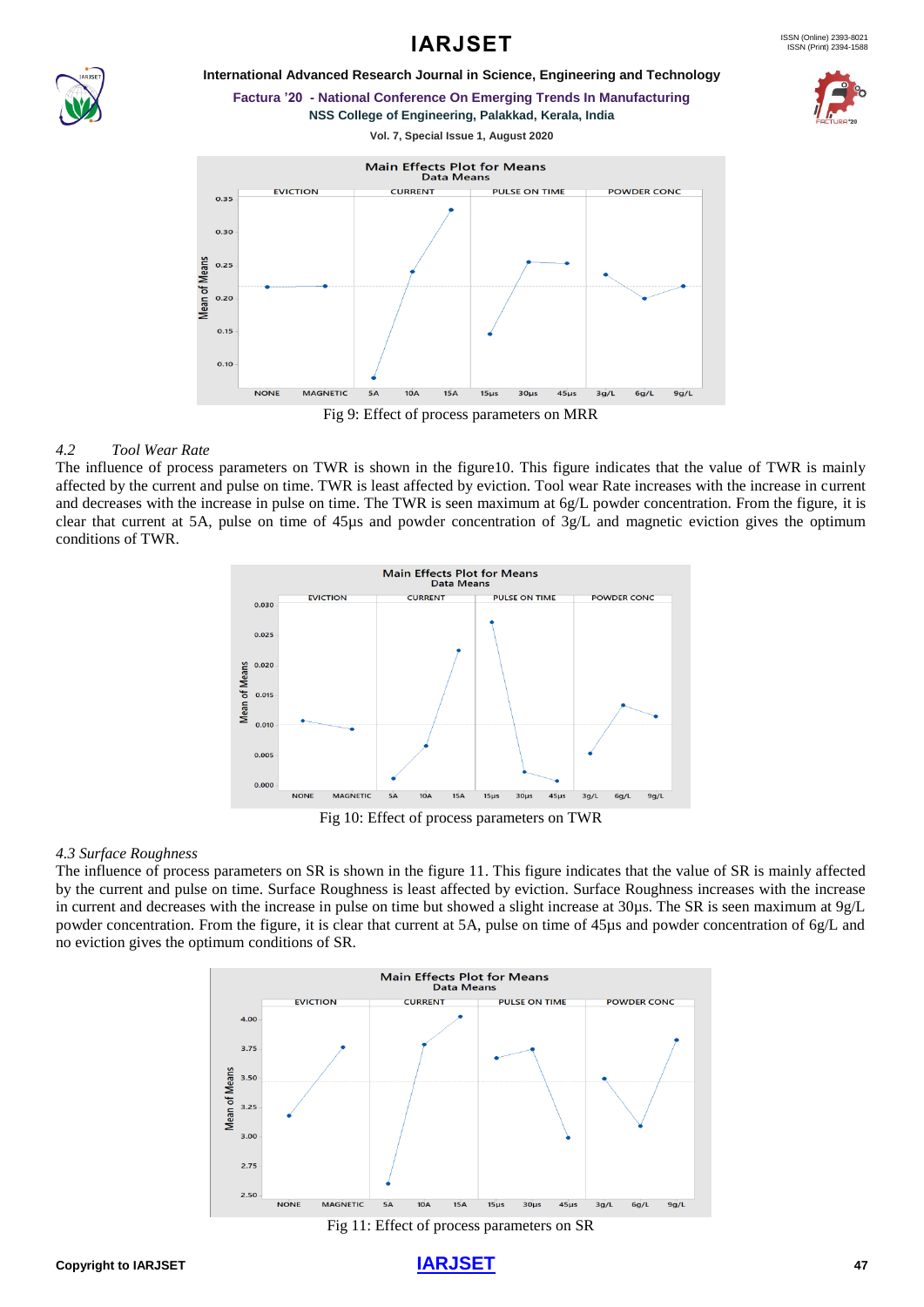## **IARJSET**



**International Advanced Research Journal in Science, Engineering and Technology**

**Factura '20 - National Conference On Emerging Trends In Manufacturing**

**NSS College of Engineering, Palakkad, Kerala, India**

**Vol. 7, Special Issue 1, August 2020**

#### *4.4 Grey Relational Analysis*

Normalized and deviation data for each performance measure as surface roughness (SR) and material removal rate (MRR) are calculated using Eq. 3 is shown in Table 6.

Table 6: Normalized and Deviation Data for MRR, TWR and SR

| Exp No. | <b>MRR</b> | TWR      | SR       |
|---------|------------|----------|----------|
|         | 0.040288   | 0.944882 | 0.797948 |
| 2       | 0.103597   |          | 0.77629  |
| 3       | 0.099281   |          |          |
| 4       | 0.210072   | 0.661417 | 0.497008 |
| 5       | 0.683453   | 0.968504 | 0.473639 |
| 6       | 0.589928   | 0.984252 | 0.569678 |
| 7       | 0.466187   | 0        | 0.522371 |
| 8       | 0.889209   | 0.929134 | 0.285836 |
| 9       |            | 0.976378 | 0.364491 |
| 10      | 0          | 0.952756 | 0.449986 |
| 11      | 0.060432   | 0.992126 | 0.676831 |
| 12      | 0.044604   | 0.992126 | 0.813907 |
| 13      | 0.253237   | 0.795276 | 0.412938 |
| 14      | 0.644604   | 0.968504 | 0.110573 |
| 15      | 0.736691   | 0.992126 | 0.418068 |
| 16      | 0.520863   | 0.070866 |          |
| 17      | 0.989928   | 0.92126  | 0.2277   |
| 18      | 0.866187   | 0.976378 | 0.676546 |

#### From Table 6,  $\Delta$  min = 0,  $\Delta$  max = 1

GRC and GRG for each experimental run of L18 OA are shown in Table 7 and Table 8 respectively.

| Exp No. | <b>MRR</b> | TWR      | SR       |
|---------|------------|----------|----------|
|         | 0.342533   | 0.900709 | 0.712198 |
| 2       | 0.358063   |          | 0.690884 |
| 3       | 0.356959   |          |          |
| 4       | 0.387619   | 0.596244 | 0.498508 |
| 5       | 0.612335   | 0.940741 | 0.487158 |
| 6       | 0.549407   | 0.969466 | 0.537448 |
| 7       | 0.483646   | 0.333333 | 0.511441 |
| 8       | 0.81861    | 0.875862 | 0.411806 |
| 9       |            | 0.954887 | 0.440331 |
| 10      | 0.333333   | 0.913669 | 0.476184 |
| 11      | 0.347326   | 0.984496 | 0.607409 |
| 12      | 0.343549   | 0.984496 | 0.728764 |
| 13      | 0.401039   | 0.709497 | 0.459955 |
| 14      | 0.584525   | 0.940741 | 0.359861 |
| 15      | 0.655042   | 0.984496 | 0.462136 |
| 16      | 0.510654   | 0.349862 | 0.333333 |
| 17      | 0.980254   | 0.863946 | 0.392989 |
| 18      | 0.788876   | 0.954887 | 0.607198 |

 $Table 7: CDC from the remaining  $1$$ 

### Table 8: GRG for the experimental runs

| Exp No. | GRG      | Rank |
|---------|----------|------|
|         | 0.651814 | 11   |
| 2       | 0.682982 | 9    |
| 3       | 0.785653 | 2    |
| 4       | 0.494124 | 16   |
| 5       | 0.680078 | 10   |
| 6       | 0.68544  | 8    |
|         | 0.442807 | 17   |



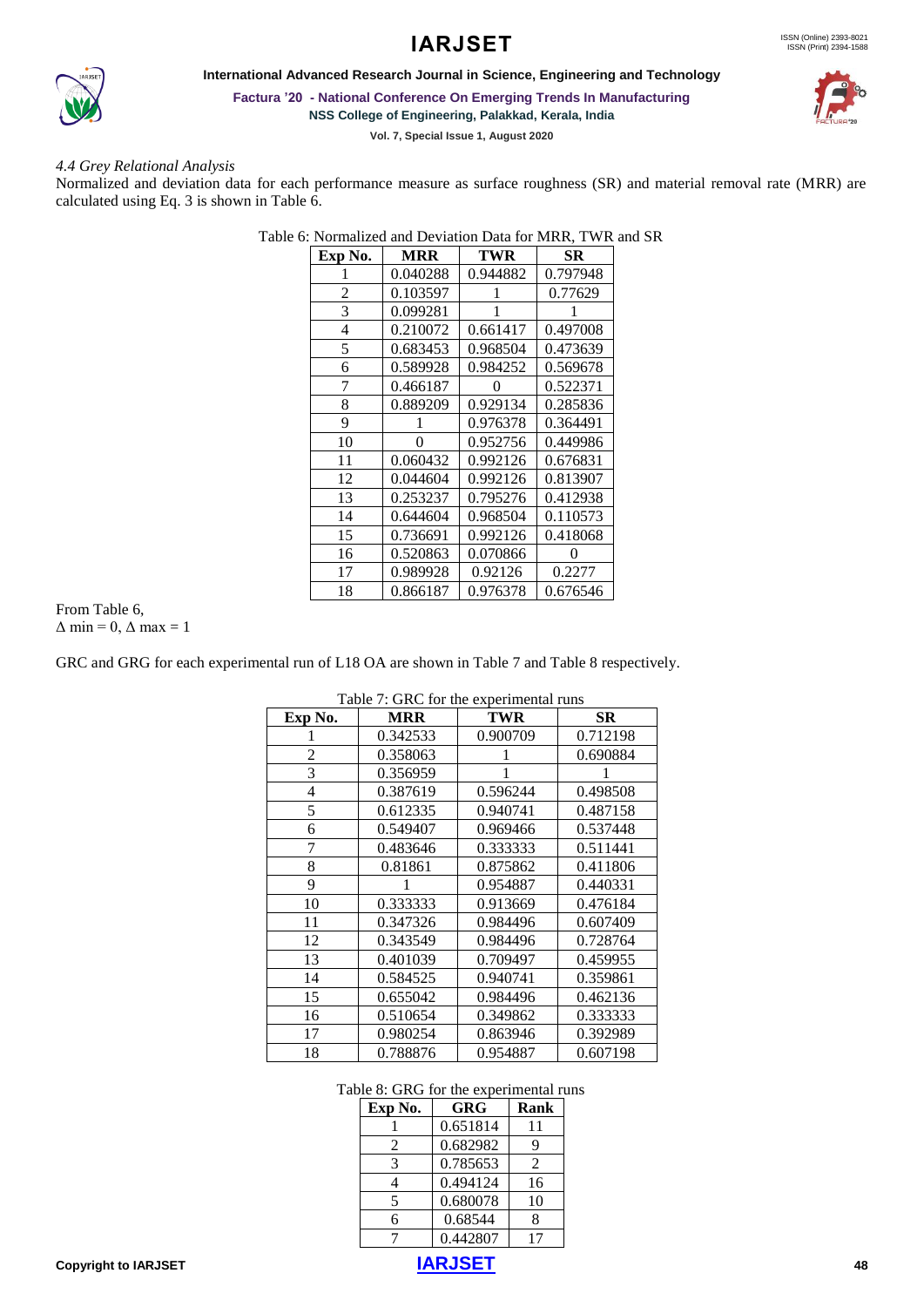

#### **International Advanced Research Journal in Science, Engineering and Technology**



## **Factura '20 - National Conference On Emerging Trends In Manufacturing**

**NSS College of Engineering, Palakkad, Kerala, India**

**Vol. 7, Special Issue 1, August 2020**

| 8  | 0.702093 | 5  |
|----|----------|----|
| 9  | 0.798406 | 1  |
| 10 | 0.574395 | 14 |
| 11 | 0.64641  | 12 |
| 12 | 0.685603 | 7  |
| 13 | 0.523497 | 15 |
| 14 | 0.628375 | 13 |
| 15 | 0.700558 | 6  |
| 16 | 0.39795  | 18 |
| 17 | 0.74573  | 4  |
| 18 | 0.783654 | 3  |



Fig 12: Graph of average Grey Relation Grade for experimental runs

From table 8 and Fig. 12, for the experimental runs highest GRG is obtained for Exp No. 09. Thus among the 18 experimental runs, the 09th experiment gives the best multi-performance characteristics.

#### *4.5 Micro hardness*

| Table 9: Range of Micro hardness values of work piece |  |  |  |
|-------------------------------------------------------|--|--|--|
|-------------------------------------------------------|--|--|--|

| <b>Work Piece</b> | Micro hardness (HV)                     |         |
|-------------------|-----------------------------------------|---------|
|                   | <b>Before Machining After Machining</b> |         |
| <b>OHNS</b>       | 612                                     | 651-723 |

| Table 10: Micro hardness values for the experimental runs |            |                 |            |     |
|-----------------------------------------------------------|------------|-----------------|------------|-----|
| <b>Flushing</b>                                           | $I_{P}(A)$ | $T_{ON}(\mu s)$ | $C_P(g/L)$ | HV  |
| <b>NONE</b>                                               |            | 15              |            | 655 |
| <b>NONE</b>                                               | 10         | 30              |            | 721 |
| <b>NONE</b>                                               | 15         | 45              |            | 710 |
| <b>MAGNETIC</b>                                           |            | 15              |            | 651 |
| <b>MAGNETIC</b>                                           | 10         | 30              |            | 723 |
| <b>MAGNETIC</b>                                           | 15         | 45              |            | 708 |
|                                                           |            |                 |            |     |

740 MICRO HARDNESS(HV) 720 700 IMMERSION 680 **FLUSHING** 660 MAGNETIC 640 **FLUSHING**  $\overline{O}$ 5  $10$ 15  $20$ CURRENT(A)

Fig 13: Effect of micro hardness on current

From the table 10 and figure 13, it is clear that machining using PMEDM improved the micro hardness of the workpiece. The micro hardness of the work piece before machining was 612 HV. After machining, the value ranges from 651HV to 723 HV.